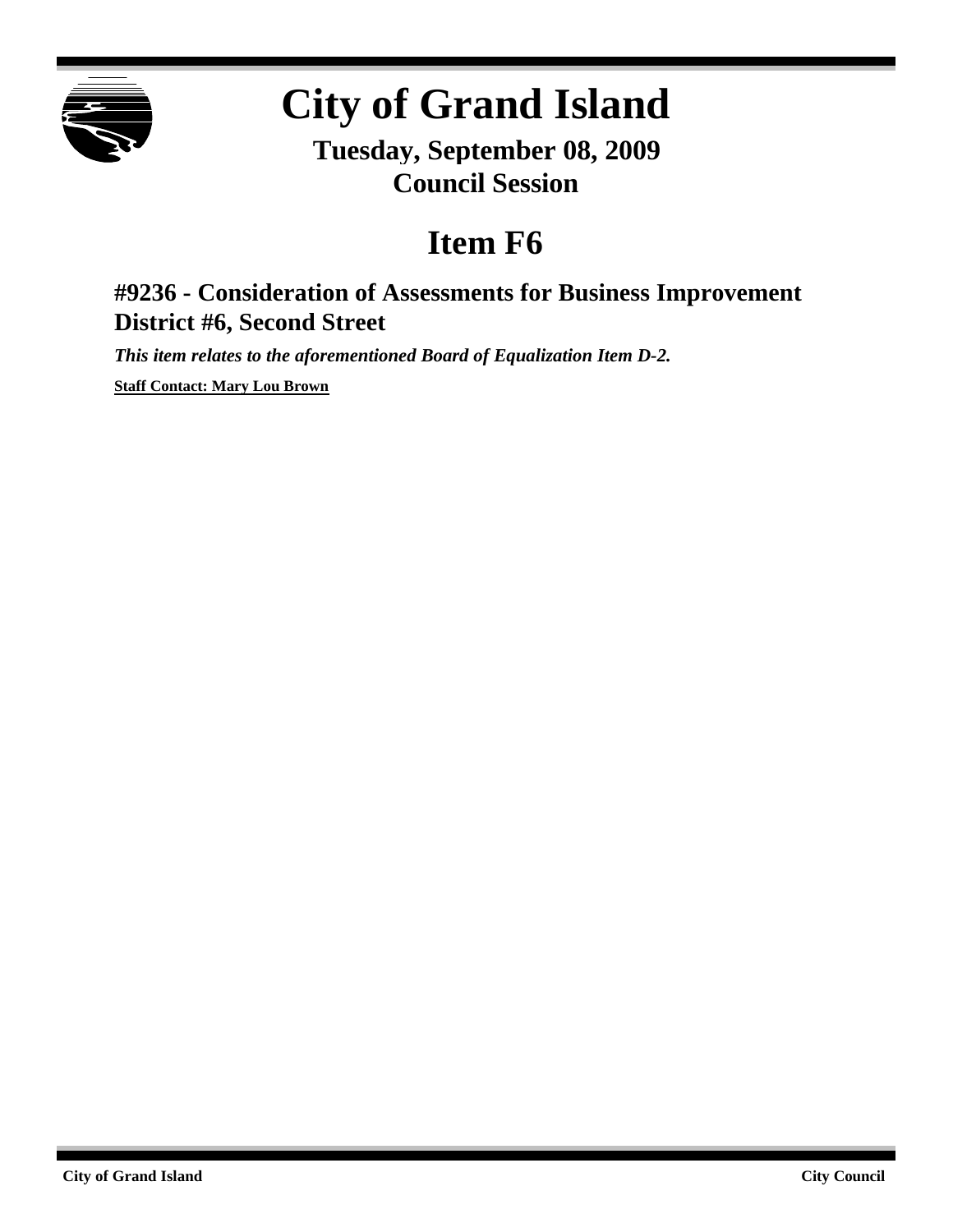#### ORDINANCE NO. 9236

An ordinance to assess and levy a special tax to pay the 2009-2010 revenue year cost of Business Improvement District No. 6 of the City of Grand Island, Nebraska; to provide for the collection of such special tax; to repeal any provisions of the Grand Island City Code, ordinances, or parts of ordinances in conflict herewith; and to provide for publication and the effective date of this ordinance.

BE IT ORDAINED BY THE MAYOR AND COUNCIL OF THE CITY OF GRAND ISLAND, NEBRASKA:

SECTION 1. There is hereby assessed upon the following described lots, tracts, and parcels of land, specially benefited, for the purpose of paying the 2009-2010 revenue year cost of Business Improvement District No. 6 of the City of Grand Island, as adjudged by the Council of the City, sitting as a Board of Equalization, to the extent of benefits accruing thereto by reason of such Business Improvement District, after due notice having been given thereof as provided by law; and a special tax for such 2009-2010 revenue year cost is hereby levied at one time upon such lots, tracts and lands as follows:

| Name                           | Description                                                                                    | Assessment |
|--------------------------------|------------------------------------------------------------------------------------------------|------------|
|                                | Arnold & Abbott's Add To The City Of Grand<br>Island All Lts 1-2-3-4 & Pt Lts 5-6-7-8 Blk 17 & |            |
| Library Board Of Grand Island  | Pt Vacated Washington St                                                                       |            |
| Millennium Management Group    | Arnold & Abbott's Add Lt 5 XC State Blk 18                                                     | 367.02     |
| J.J.A. Holdings LLC            | Arnold & Abbott's Add Lts 6-7-8 Xc State Blk 18                                                | 1,088.78   |
|                                | Arnold & Abbott's Add Lt 2 XC State Row Blk                                                    |            |
| <b>JBWS Property Group LLC</b> | 20 (Comp Railroad Add)                                                                         | 364.87     |
|                                | Arnold & Abbott's Add E 60' Lt 3 XC State Row                                                  |            |
| <b>GIPH Restaurants LLC</b>    | Blk 20 (Comp Fr Lt 4 Co Sub 16-11-9)                                                           | 327.36     |
|                                | Arnold & Abbott's Add W 6' Lt 3 & All Lt 4 XC                                                  |            |
|                                | State Row Blk 20 (Comp Fr Lt 4 Co Sub 16-11-                                                   |            |
| <b>GIPH Restaurants LLC</b>    | 9)                                                                                             | 400.02     |
| 1203 Partnership               | Arnold Place Lt 1 XC State Row & All 2 Blk 3                                                   | 725.12     |
|                                | Arnold Place Add To The City Of Grand Island                                                   |            |
| Grand Island Woman's Club Inc  | Lts 1 & 2 XC State Blk 4                                                                       |            |

Approved as to Form  $\pi$ September 3, 2009 ¤ City Attorney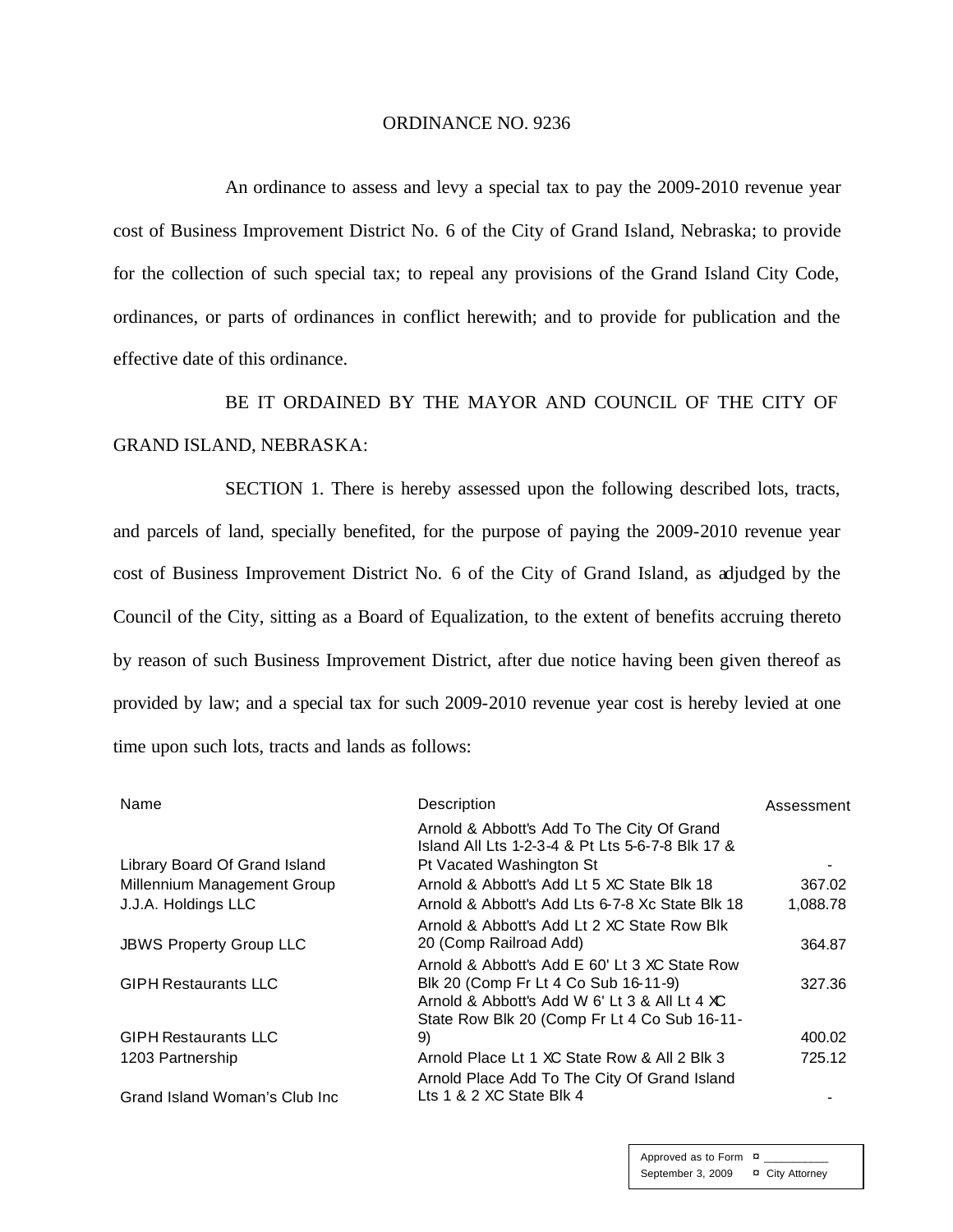|                                   | Arnold Place Lts 3-4 XC State & All Lt 5 & W         |          |
|-----------------------------------|------------------------------------------------------|----------|
| Apfel Funeral Home Inc            | 1/3 Lt 6 Blk 4                                       | 726.55   |
| McMahon/Brian J & Lori A          | Baker's Add Pt W 1/2 Lt 7 & Pt Lt 6 Blk 10           | 446.33   |
| Watkins/David H & Marilyn E       | Baker's Add Pt E 1/2 Lt 7 Blk 10                     | 138.11   |
| Watkins/David H & Marilyn E       | Baker's Add Pt Lt 8 Blk 10                           | 289.08   |
| Watkins/David H & Marilyn E       | Baker's Add Pt Lt 9 Blk 10                           | 283.14   |
| Hogeland/Andy A                   | Baker's Add N 128.84' Lt 10 Blk 10                   | 298.10   |
|                                   | Baker's Add Lts 1-2-3-4-5-8-9-10 & E 1/2 Lt 7 &      |          |
| RSI Inc                           | 8' Strip Adj S XC State Blk 11                       | 1,008.21 |
| Elm Real Estate L C               | Baker's Add Lt 6 & W 1/2 Lt 7 XC State Blk 11        | 443.52   |
| Victoria Land Partners LP         | Baker's Add Lts 5-6-7-8-9 XC State Blk 12            | 1,452.72 |
| Saycocie/Meme                     | Baker's Add N 90.5' Lt 1 XC State Blk 14             | 297.22   |
| Royle/Tina M                      | Baker's Add Lt 2 XC State Blk 14                     | 285.84   |
| Samson Trustee/Kelly              | Baker's Add Lt 3 XC State Blk 14                     | 285.51   |
| J & B Rentals LLC                 | Baker's Add Lt 4 XC State Blk 14                     | 283.14   |
| Shuman/Rebecca R                  | Baker's Add N 1/2 Lt 5 XC State Blk 14               | 298.10   |
| Sinclair Marketing Inc A Del Corp | Baker's Add Lts 1-2-3 Blk 15 Ex State                | 867.08   |
| Clark/Robert V & Bonnie           | Baker's Add Lt 4 XC State Blk 15                     | 283.14   |
| Daffodil LLC                      | Baker's Add Lt 5 XC State Blk 15                     | 298.10   |
| Daffodil LLC                      | Baker's Add Lts 1-2-3-4-5 XC City Blk 16             | 1,448.81 |
| Wagner/Robert M                   | Baker's Add Lts 1 & 2 Blk 17                         | 581.74   |
| Wagner/Robert M                   | Baker's Add Lt 3 Blk 17                              | 285.84   |
| Leaman/Michael & Ralisa           | Baker's Add Lts 4 & 5 Blk 17                         | 582.07   |
|                                   | Kernohan & Decker's Add All Blk 5 & E 40' Vac        |          |
| Hardware Land Co Of G I Ltd       | Harrison St & Vac Alley                              |          |
| Hehnson LLC                       | Kernohan & Decker's Add Lt 4 & Pt Vac Alley<br>Blk 6 |          |
|                                   | Kernohan & Decker's Add Lt 5 & Pt Vac Alley          |          |
| Hehnson LLC                       | Blk 6                                                |          |
|                                   | Kernohan & Decker's Add W 20' Of Lt 6 & All Lt       |          |
| Albright/Cleo E                   | 5 XC State Row Blk 10                                | 473.00   |
|                                   | Kernohan & Decker's Add All Lts 7 & 8 & E 46'        |          |
|                                   | Of Lt 6 XC State Row Blk 10 (Comp Pt Lts 7 &         |          |
| Fontenelle Oil Co #114            | 8 Blk 4 Spaulding & Gregg's)~                        | 979.33   |
|                                   | Kernohan & Decker's Add N 1/2 of Lt 1 & All Lts      |          |
|                                   | 2, 3, 4, 5, 6, & 7 & Pt Vac Alley & Pt Vac St XC     |          |
| <b>Grand Island Properties</b>    | S 10' To City Blk 11                                 | 1,304.16 |
| Folsom/John D & Sallie S          | Kernohan & Decker's Add Lt 8 XC Row Blk 11           | 362.12   |
|                                   | Kernohan & Decker's Add XC City All Blk 12 &         |          |
| <b>Grand Island Properties</b>    | W 40' Of Vac Mo XC State                             | 1,674.64 |
|                                   | Kernohan & Decker's Add All Lts 1-2-3-4 & Pt         |          |
| Nasan LLC                         | Lts 5-6 & 7 & Pt Vac Alley Blk 13                    | 1,086.09 |
|                                   | Kernohan & Decker's Add Pt Lt 8 Pt Vac Alley         |          |
| <b>Five Points Bank</b>           | <b>Blk 13</b>                                        | 363.83   |
|                                   | Kernohan & Decker's Add W 26' Lt 7 & E 33' Lt        |          |
| Johnson/Merleen                   | 6 Ex State Blk 14                                    | 324.50   |
|                                   | Kernohan & Decker's Add W 33' Lt 6 Blk 14 XC         |          |
|                                   | State (Comp Blk 51 Packer & Barr's Second            |          |
| Real Estate Group Of Grand Island | Add)                                                 | 183.92   |
|                                   |                                                      |          |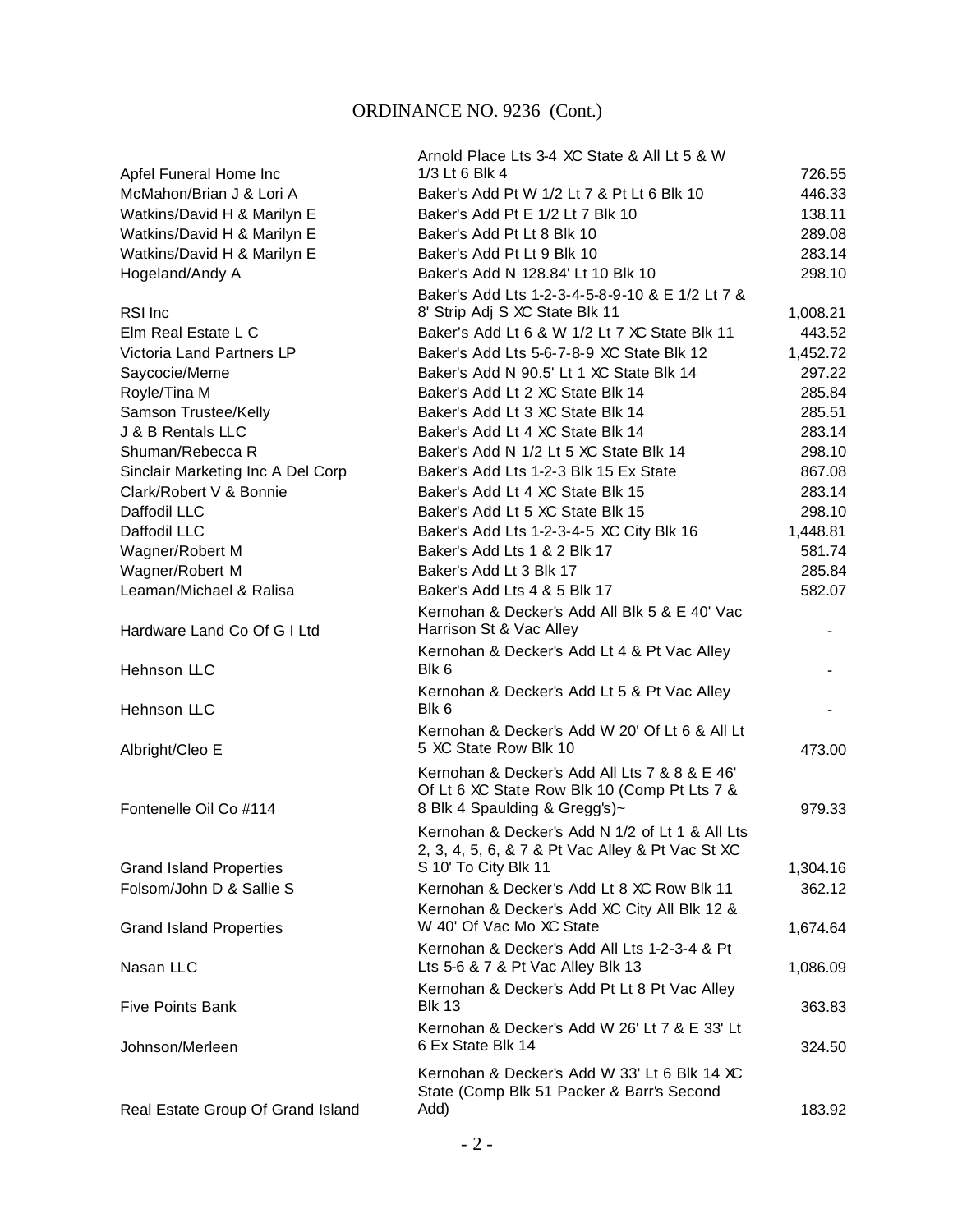| Johnson/Merleen                    | Kernohan & Decker's Add Lt 8 & E 40' Lt 7 XC<br>State Row Blk 14                                                                        | 578.27   |
|------------------------------------|-----------------------------------------------------------------------------------------------------------------------------------------|----------|
|                                    | Kernohan & Decker's Add Fr Lts 1-2-3-4 XC<br>State Row Blk 15 & Vac Alley (Comp Charles<br>Wasmer's Add Fr Lts 2 Thru 4 & Lts 6 Thru 10 |          |
| First Federal Savings & Loan Assoc | Blk 2 & Vac Alley)                                                                                                                      | 1,446.89 |
| Autozone Development Corp          | Autozone Sub Lt 1 XC Row                                                                                                                | 878.19   |
| Video Kingdom Of Grand Island Inc  | Autozone Sub Lt 2 XC State Row                                                                                                          | 573.82   |
| Walgreen Co An Illinois Corp       | Kernohan & Decker's Add Lts 1 & 2 & E 10' Of<br>Lt 3 & Pt Vac St XC State Blk 17                                                        | 1,001.00 |
| Walgreen Co An Illinois Corp       | Kernohan & Decker's Add Lt 4 XC City & W 56'<br>Lt 3 Xc State Blk 17                                                                    | 674.63   |
| Beckman/Dale F & Karleen K         | Kernohan & Decker's Add Lt 5 Blk 17                                                                                                     |          |
| Nebr Dist Council Of Assemblies Of | Kernohan & Decker's Add Pt E 2/3 Lt 1 Blk 18                                                                                            | 239.20   |
| Nebr Dist Council Of Assemblies Of | Kernohan & Decker's Add Pt Of Pt W 1/3 Of Lt<br>1 & Pt E 1/3 Of Lt 2 Blk 18                                                             | 242.00   |
| Walgreen Co An Illinois Corp       | Kernohan & Decker's Add W 2/3 Lt 2 & All Lts 3<br>& 4 & Pt Vac St XC State Blk 18                                                       | 1,188.00 |
| Evans/Randy L                      | Kernohan & Decker's Add Fr Lts 3 & 4 XC State<br>Row Blk 19 (Comp Blk 7 Spaulding & Gregg's<br>Add & Comp Blk 19 Palmer's Sub)          | 727.16   |
| Mues/Joan A                        | Koenig & Wiebe's Add E 16' Fr Lt 7 & All Lt 8<br>Blk 120 (Comp Railroad Add)                                                            |          |
| Real Estate Group Of Grand Island  | Packer & Barr's Second Add Lt 5 Blk 51 XC<br>State (Comp Blk 14 Kernohan & Decker's<br>Add)                                             | 361.57   |
| State Of Ne Hdq State Patrol &     | Packer & Barr's Second Add To The City Of<br>Grand Island Lts 5 & 6 Blk 52 (Comp Baker's<br>Add)                                        |          |
| State Of Nebr                      | Packer & Barr's Second Add To The City Of<br>Grand Island Lts 7 & 8 Blk 52                                                              |          |
| Schaffer/David L & Frances F       | Railroad Add Lt 5 Blk 114                                                                                                               | 367.02   |
| Story/Mary                         | Railroad Add Lt 6 Blk 114                                                                                                               | 361.68   |
| Wanek/Bonna Barton                 | Railroad Add Lt 8 Blk 114                                                                                                               | 362.23   |
| <b>High Road Llc</b>               | Railroad Add Lt 1 Blk 115                                                                                                               | 362.23   |
| Orozco/Rafael B & Rita             | Railroad Add I t 2 Blk 115                                                                                                              | 364.32   |
| Orozco/Rafael & Rita C             | Railroad Add Lt 3 Blk 115                                                                                                               | 362.23   |
| Raile Properties, LLC              | Railroad Add Lt 4 Blk 115                                                                                                               | 359.54   |
| Raile Properties, LLC              | Railroad Add Lts 1 & 2 Blk 117                                                                                                          | 726.55   |
| Puncochar/Harlan R                 | Railroad Add E 1/2 Lt 3 Blk 117                                                                                                         | 176.50   |
| C & A Properties LLC               | Railroad Add W 1/2 Lt 3 Blk 117                                                                                                         | 185.74   |
| Durham/Roberta K & Steven G        | Railroad Add Lt 4 Blk 117                                                                                                               | 361.63   |
| Fowle/Larry W                      | Railroad Add N 49.5' Lt 5 Blk 117                                                                                                       |          |
| Hernandez/Mirna Y Martinez         | Railroad Add S 82.5' Lt 5 Blk 117<br>Railroad Add Lt 5 XC State & All Lts 6-7-8 Blk                                                     |          |
| <b>Overland National Bank</b>      | 118                                                                                                                                     | 1,455.08 |
| <b>JBWS Property Group LLC</b>     | Railroad Add Lt 1 Blk 120                                                                                                               | 303.71   |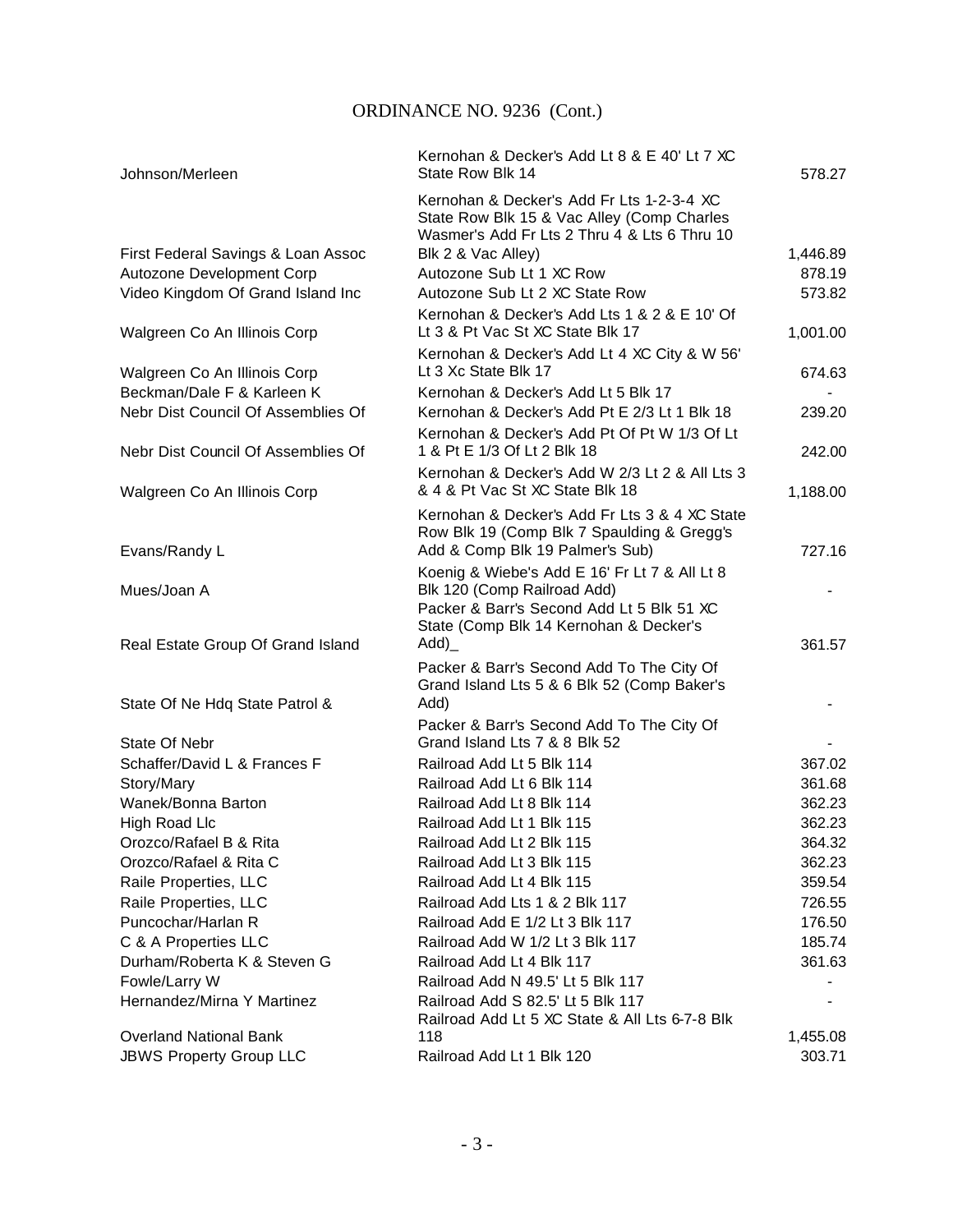|                           | Spaulding & Gregg's Add To The City Of Grand    |           |
|---------------------------|-------------------------------------------------|-----------|
|                           | Island Pt Lts 5-6-7-Fr 8 & Pt Vac Alley & W 1/2 |           |
|                           | Vac St Blk 2 (Comp Arnold Place Pt Fr Lt 8 Blk  |           |
| City Of Grand Island      | 2)                                              |           |
|                           | Spaulding & Gregg's Add Lts 5-6-7 XC State      |           |
| Degen Co A Partnership    | Row Blk 3                                       | 1,088.78  |
|                           | Spaulding & Gregg's Add Lt 8 XC State Row       |           |
| Nall Inc                  | Blk 3                                           | 367.02    |
|                           | Spaulding & Gregg's Add Lts 3 & 4 XC State      |           |
| Casey's Retail Co         | Row Blk 5 (Comp Arnold Place)                   | 727.93    |
|                           | Spaulding & Gregg's Add Lts 1-2-3-4 Blk 6 XC    |           |
| Mcdonald's Corp           | <b>State Row</b>                                | 1,453.10  |
|                           | Spaulding & Gregg's Add Lts 1 & 2 XC State      |           |
| Evans/Randy L & Cynthia S | Row Blk 7                                       | 725.95    |
| Wanek/Bonna Barton        | Railroad Add S 88' Lot 7 Blk 114                | 364.76    |
|                           |                                                 | 39.293.84 |
|                           |                                                 |           |

SECTION 2. The special tax shall become delinquent in fifty (50) days from date of this levy; the entire amount so assessed and levied against each lot or tract may be paid within fifty (50) days from the date of this levy without interest and the lien of special tax thereby satisfied and released. After the same shall become delinquent, interest at the rate of fourteen percent (14%) per annum shall be paid thereon.

SECTION 3. The city treasurer of the City of Grand Island, Nebraska, is hereby directed to collect the amount of said taxes herein set forth as provided by law.

SECTION 4. Such special assessments shall be paid into a fund to be designated

as the "Business Improvement District No. 6".

SECTION 5. Any provision of the Grand Island City Code, any ordinance, or part of an ordinance in conflict herewith is hereby repealed.

SECTION 6. This ordinance shall be in force and take effect from and after its passage and publication, in pamphlet form, within fifteen days in one issue of the Grand Island Independent as provided by law.